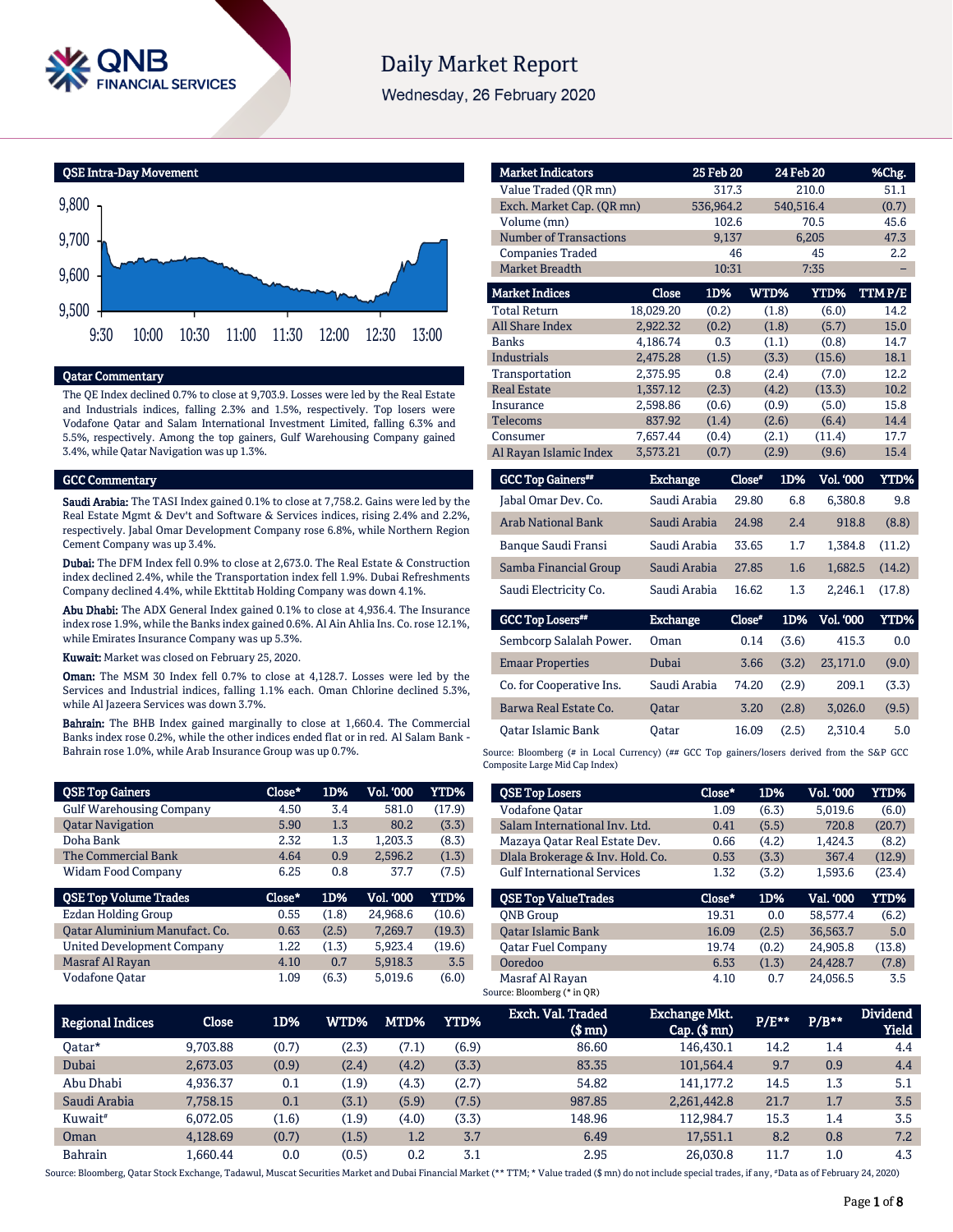# Qatar Market Commentary

- The QE Index declined 0.7% to close at 9,703.9. The Real Estate and Industrials indices led the losses. The index fell on the back of selling pressure from GCC and non-Qatari shareholders despite buying support from Qatari shareholders.
- Vodafone Qatar and Salam International Investment Limited were the top losers, falling 6.3% and 5.5%, respectively. Among the top gainers, Gulf Warehousing Company gained 3.4%, while Qatar Navigation was up 1.3%.
- Volume of shares traded on Tuesday rose by 45.6% to 102.6mn from 70.5mn on Monday. Further, as compared to the 30-day moving average of 83.7mn, volume for the day was 22.6% higher. Ezdan Holding Group and Qatar Aluminium Manufacturing Company were the most active stocks, contributing 24.3% and 7.1% to the total volume, respectively.

| <b>Overall Activity</b>    | Buy %* | Sell %* | Net (QR)          |
|----------------------------|--------|---------|-------------------|
| Oatari Individuals         | 25.48% | 23.82%  | 5.244.664.64      |
| <b>Oatari Institutions</b> | 40.73% | 23.44%  | 54,878,127.89     |
| Oatari                     | 66.21% | 47.26%  | 60,122,792.53     |
| <b>GCC</b> Individuals     | 0.78%  | 0.91%   | (398.975.73)      |
| <b>GCC</b> Institutions    | 1.70%  | 8.36%   | (21.109.604.75)   |
| <b>GCC</b>                 | 2.48%  | 9.27%   | (21,508,580.48)   |
| Non-Qatari Individuals     | 9.13%  | 10.19%  | (3,358,731.92)    |
| Non-Oatari Institutions    | 22.17% | 33.28%  | (35, 255, 480.13) |
| Non-Qatari                 | 31.30% | 43.47%  | (38.614.212.05)   |

Source: Qatar Stock Exchange (\*as a % of traded value)

# Ratings, Earnings Releases, Global Economic Data and Earnings Calendar

### Ratings Updates

| Company               | Agencv  | Market    | "I'vpe" | Old Rating | New Rating | <b>Rating Change</b> | Outlook         | <b>Outlook Change</b>    |
|-----------------------|---------|-----------|---------|------------|------------|----------------------|-----------------|--------------------------|
| 1 Arab Bank<br>United | Moody's | Abu Dhabi | BCA     | baz        | ba3        |                      | <b>Negative</b> | $\overline{\phantom{a}}$ |
|                       |         |           |         |            |            |                      |                 |                          |

Source: News reports, Bloomberg (\* LT – Long Term, ST – Short Term, FSR- Financial Strength Rating, FCR – Foreign Currency Rating, LCR – Local Currency Rating, IDR – Issuer Default Rating, SR – Support Rating, LC-Local Currency, FBD - Foreign Bank Deposits, LBD - Local Bank Deposits, CRA - Counterparty Risk Assessment, BCA - Baseline Credit Assessment, ABCA - Adjusted Baseline Credit Assessment)

#### Earnings Releases

|                |               | Revenue (mn) | % Change  | <b>Operating Profit</b> | % Change | <b>Net Profit</b> | % Change |
|----------------|---------------|--------------|-----------|-------------------------|----------|-------------------|----------|
|                |               | 402019       | YoY       | $(mn)$ 402019           | YoY      | $(mn)$ 402019     | YoY      |
| Saudi Arabia   | <b>SR</b>     | 543.7        | $-13.0\%$ | -                       | -        | 20.5              | 67.9%    |
| Saudi Arabia   | <b>SR</b>     | 1.235.1      | 20.1%     | 74.2                    | N/A      | 7.2               | N/A      |
| Abu Dhabi      | AED           | 243.2        | $-70.0\%$ |                         | -        | (616.3)           | N/A      |
| Abu Dhabi      | <b>AED</b>    | 229.1        | 5.8%      |                         |          | 113.1             | 19.8%    |
| Bahrain        | <b>BHD</b>    | 8.3          | $-3.6%$   | -                       | -        | 3.1               | $-7.7%$  |
| <b>Bahrain</b> | <b>BHD</b>    | 104.3        | 0.4%      | 9.2                     | 21.0%    | 9.2               | 9.5%     |
|                | <b>Market</b> | Currency     |           |                         |          |                   |          |

Source: Company data, DFM, ADX, MSM, TASI, BHB.(\*Financial for FY2019)

### Global Economic Data

| Date <sup>'</sup> | <b>Market</b> | Source                            | Indicator               | Period | Actual | Consensus | <b>Previous</b> |
|-------------------|---------------|-----------------------------------|-------------------------|--------|--------|-----------|-----------------|
| 02/25             | Germany       | German Federal Statistical Office | <b>GDP NSA YoY</b>      | 40 F   | 0.3%   | 0.3%      | 0.3%            |
| 02/25             | Germany       | German Federal Statistical Office | <b>GDP WDA YoY</b>      | 40 F   | 0.4%   | 0.4%      | 0.4%            |
| 02/25             | Japan         | Bank of Japan                     | <b>PPI Services YoY</b> | Jan    | 2.3%   | 2.1%      | 2.1%            |

Source: Bloomberg (s.a. = seasonally adjusted; n.s.a. = non-seasonally adjusted; w.d.a. = working day adjusted)

#### Earnings Calendar

| <b>Tickers</b> | <b>Company Name</b>                              | Date of reporting 4Q2019results | No. of days remaining | <b>Status</b> |
|----------------|--------------------------------------------------|---------------------------------|-----------------------|---------------|
| <b>OGRI</b>    | Oatar General Insurance & Reinsurance Company    | 26-Feb-20                       |                       | Due           |
| QISI           | Qatar Islamic Insurance Group                    | 26-Feb-20                       | 0                     | Due           |
| <b>MCCS</b>    | Mannai Corporation                               | 27-Feb-20                       |                       | Due           |
| <b>WDAM</b>    | <b>Widam Food Company</b>                        | $1-Mar-20$                      | 4                     | Due           |
| <b>DBIS</b>    | Dlala Brokerage & Investment Holding Company     | 3-Mar-20                        | 6                     | Due           |
| <b>AKHI</b>    | Al Khaleej Takaful Insurance Company             | $3-Mar-20$                      | 6                     | Due           |
| <b>OFBO</b>    | Oatar First Bank                                 | 4-Mar-20                        |                       | Due           |
| <b>OOIS</b>    | <b>Qatar Oman Investment Company</b>             | 8-Mar-20                        | 11                    | Due           |
| <b>BRES</b>    | Barwa Real Estate Company                        | 11-Mar-20                       | 14                    | Due           |
| <b>OGMD</b>    | <b>Qatari German Company for Medical Devices</b> | 11-Mar-20                       | 14                    | Due           |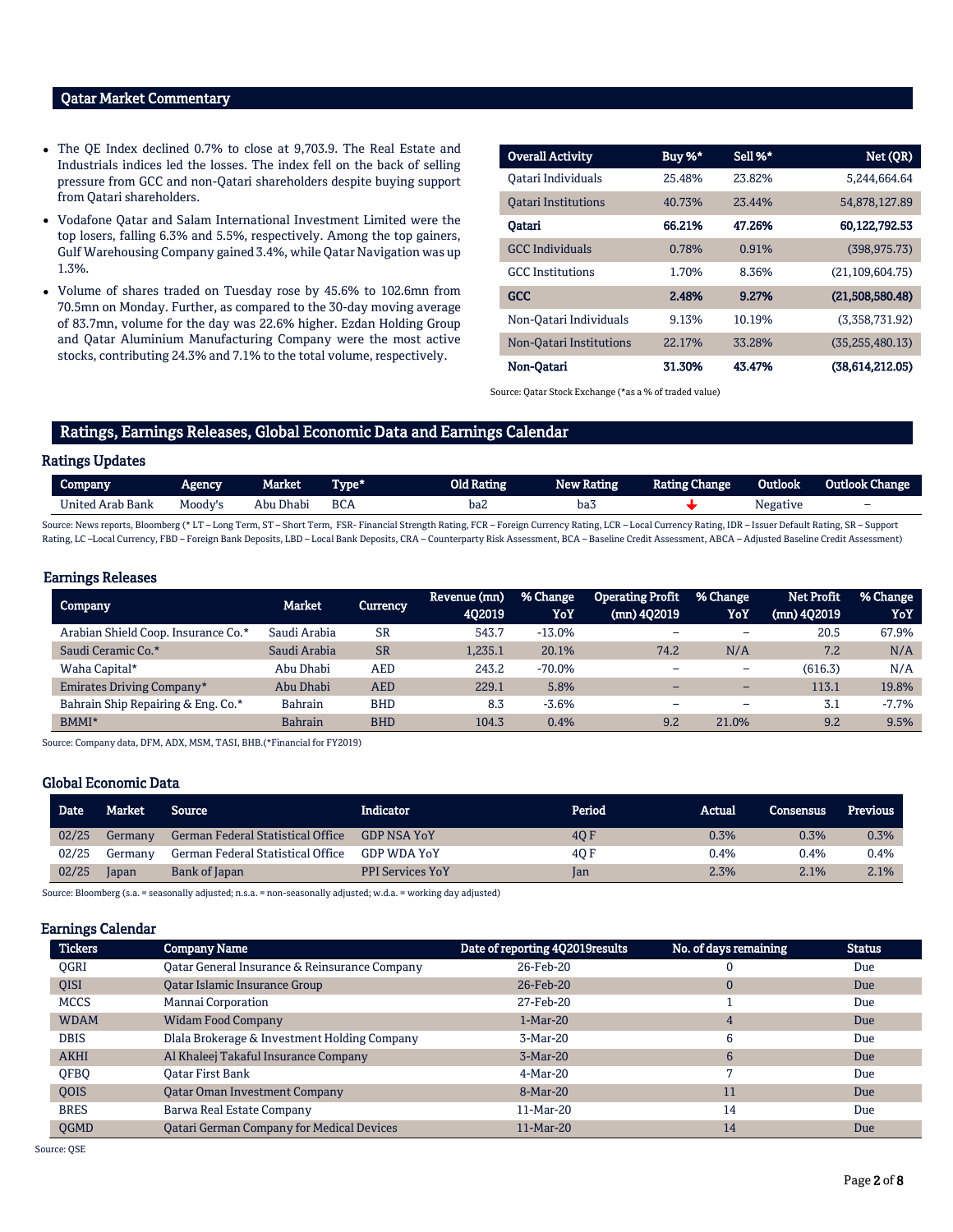# News

# Qatar

- QNNS's bottom line rises 9.5% YoY and 24.5% QoQ in 4Q2019, above our estimate - Qatar Navigation's (QNNS) net profit rose 9.5% YoY (+24.5% QoQ) to QR127.9mn in 4Q2019, above our estimate of QR119.5mn (variation of +7.0%). The company's operating revenue came in at QR570.5mn in 4Q2019, which represents a decrease of 6.4% YoY (-0.4% QoQ). EPS amounted to QR0.48 in FY2019 as compared to QR0.45 in FY2018. The board of directors decided to recommend to the General Assembly to distribute a 30% cash dividend of the par value of a share, equivalent to QR0.3 per share. The General Assembly will be held on March 22, 2020. Milaha Maritime & Logistics' operating revenue has increased by QR26mn and net profit by QR21mn in 2019. Milaha Gas & Petrochem's operating revenue dropped by QR10mn, with net profit increasing by QR297mn against the same period last year. The increase in profit was the result of very strong performance from QNNS' joint venture and associate companies, including QNNS' 6% additional stake in Nakilat, and lower vessel impairments mainly related to QNNS' tanker fleet. Milaha Offshore's operating revenue increased by QR86mn, with operating margins remaining strong. The 13% increase in revenue was attributable to vessel additions and increased utilization. Despite strong operational performance, the segment's bottom line decreased by QR207mn due to vessel impairments. Milaha Capital's revenue decreased by QR52mn and net profit by QR79mn, as a result of lower returns from the held for trading portfolio as well as reduced dividend income, driven by a reallocation of capital to increase QNNS' stake in Nakilat by 6%. Milaha Trading's revenue decreased by QR46mn and bottom line by QR2mn. Commenting on the past year's results, QNNS' Chairman, Sheikh Jassim bin Hamad bin Jassim Jaber Al Thani said, "I am satisfied with the year over year financial results, and more so with the foundation we have been putting in place to ensure sustainable growth well into the future. We have invested in new technologies, enhanced our service offerings and capabilities, and I am confident this will help QNNS achieve its long term strategy objectives." QNNS' President and CEO, Abdulrahman Essa Al-Mannai added, "We have made significant progress in improving our operations including increasing asset utilization, disposing of underperforming assets, cross selling services, and remaining vigilant and focused on the safety of our staff and operations." The company will conduct an investor conference call on February 27, 2020 to further discuss its results. (QNB FS Research, Peninsula Qatar)
- DHBK to hold its AGM and EGM on March 16 Doha Bank's (DHBK) board of directors invited its shareholders to attend the Ordinary General Assembly Meeting (AGM) and Extra Ordinary General Assembly Meeting (EGM) which will be held on March 16, 2020. However, if the quorum required is not attained, a second meeting will be held on March 30, 2020. (QSE)
- WOQOD to hold its AGM on March 18 Qatar Fuel Company's (WOQOD) board of directors invited its shareholders to attend the Annual General Assembly Meeting (AGM) which will be held

on March 18, 2020. However, if the quorum required is not attained, a second meeting will be held on March 31, 2020. (QSE)

- QATI to enhance its focus on lower volatility, higher frequency risks – Qatar Insurance Company (QATI) will continue to execute on its strategy of enhancing its focus on lower volatility and higher frequency risks, which are expected to provide it with a more stable and predictable return on capital, according to QATI's board of directors' report. The report stated that the insurance market in the region is expected to grow along with GDP as the rising population and improving awareness, as well as mandatory insurance schemes, improved regulation, and infrastructure investments generate greater demand. During the meeting, the shareholders discussed the group's annual performance and endorsed the recommended distribution of cash dividend payout of 15% for the year ended December 31, 2019. The meeting also approved QATI Group's consolidated financial statements, independent auditor's report, board of directors and corporate governance reports for 2019. During the AGM, the shareholders also finalized the appointment of the auditors for 2020. The members of the board of directors for the period 2020-2022 were also elected during the meeting. (Gulf-Times.com)
- QFBQ successfully exits Shari'ah-compliant aviation deal Qatar First Bank (QFBQ) has announced the successful exit of a Shari'ah-compliant aviation deal, along with its investors, through the sale of two Boeing 737-900ER aircraft. This comes in line with the bank strategy and directive of offering international co-investment opportunities to its clients and to the Qatari market. The two aircraft were on a seven-year longterm Shari'ah-compliant lease contract to Indonesia's Lion Air. This is the first deal of its kind that the bank is undertaking in the field of aviation through the global investment management platform that the bank launched and attracts increased opportunities for its clients and investors. The investment product has achieved for its holders a cash dividend of 9% annually, whereby the profits are distributed every three months, while the internal return on investment of the product is about 12%, QFBQ noted. (Gulf-Times.com)
- MCCS to hold investors relation conference call on March  $3$  Mannai Corporation (MCCS) has announced that the Investors Relation conference call will be held on March 3, 2020 to discuss the company's financial and operational performance. (QSE)
- Vodafone Qatar invested QR630mn in local market last year Vodafone Qatar invested around QR630mn in 2019 on strengthening its network, wireless internet services and improving the information technology infrastructure in the country, according to Vodafone Qatar's CEO, Sheikh Hamad bin Abdullah bin Jassim Al Thani. The telecom major's investments in the local market will continue this year as well, he added. In a statement to Qatar News Agency (QNA) on the sidelines of the company's Ordinary General Assembly Meeting, Sheikh Hamad expected the returns on the investments made by the company to have positive impact on its performance. He added Vodafone Qatar contributed to the development of the necessary infrastructure for communication services for two football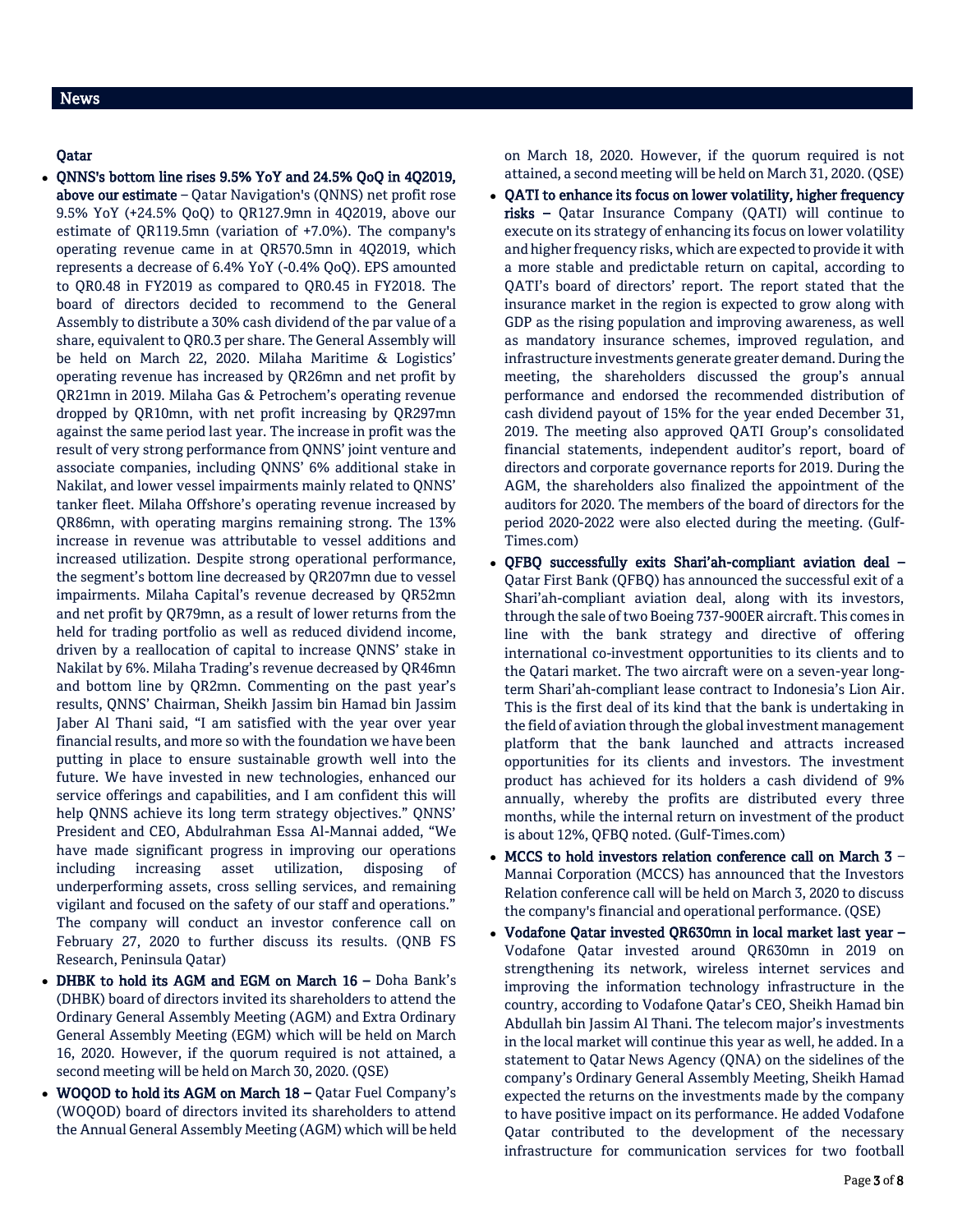stadiums. On the coverage of its 5G network, Sheikh Hamad said around 70% of Doha had been covered nearly two months ago, stressing that the company hopes to increase the coverage to reach a rate of 100% soon, and to establish a strong infrastructure in the State of Qatar in terms of information technology. Vodafone Qatar managed to cover many areas in terms of fixed-line phones, including Lusail, West Bay, Al Sadd and Al Wakrah, adding that the company has delivered fixedline services to about 30 areas within one year, which is considered an achievement for the company, he said. (Qatar Tribune)

- Qatar's cost of living, based on CPI inflation, declines 0.41% YoY in January – Qatar's cost of living, based on consumer price index (CPI) inflation, declined 0.41% YoY in January 2020 mainly on fall in the indices of housing, utilities, recreation and communication, according to the official statistics. The country witnessed 0.9% shrinkage in inflation in January compared with December 2019, according to the Planning and Statistics Authority (PSA). The index of housing, water, electricity and other fuels - with a weight of 21.89% in the CPI basket - saw a 3.69% and 0.9% declines YoY and MoM respectively in January 2020. The CPI of January 2020 excluding "housing, water, electricity, gas and other fuels", however, rose 0.55% on yearly basis, even as it fell 0.78% on monthly basis. The index of recreation and culture, which has a 12.68% weight in the CPI basket, saw 4.15% and 5.43% drop both YoY and MoM respectively this January. Communication, which carries 5.87% weight, saw its group index shrank 2.44% and 0.09% on yearly and monthly basis respectively in January 2020. In the case of furniture and household equipment, which has a 7.7% weight in the CPI basket, the index was down 0.49% on a yearly basis, but rose 0.63% MoM in January 2020. (Gulf-Times.com)
- Beema board recommends 10% dividends to shareholders The board of directors of Damaan Islamic Insurance Company (Beema) has recommended to distribute 7% to policy holders for whom no claims have been registered, and to approve dividends distribution to shareholders at 10% of the nominal value of the share. During Beema's Annual General Assembly Meeting, the board also recommended the transfer of QR50mn from the retained earnings account of shareholders to the statutory reserve, in addition to what is transferred annually so that the legal reserve amounts to QR154.18mn. The year 2019 was a real test for the strength and solidity of Beema to ensure that it maintains its growth rates, develops its performance, and prepares for a new phase of success and growth after completing its 10th year. Beema launched during the year more insurance products through the electronic windows and thanks to its policyholders and customers who helped Beema to retain the leadership in Qatar Takaful insurance market and penetrate larger market share. In addition, the company's rating (BAA1) by Moodys has helped it to increase its business and gain the trust of its customers. (Gulf-Times.com)
- Al-Kuwari: Islamic finance in Qatar is witnessing unprecedented expansion – Islamic finance, which is a key economic pillar of Qatar, has been witnessing an unprecedented expansion and the assets within the sector saw a CAGR of 8% since 2015 to reach \$129bn in the first half of 2019, according to HE Minister of Commerce and Industry Ali bin Ahmed Al-Kuwari. The Islamic

financial assets constitute 33% of Qatar's total financial system assets, he told the sixth Doha Islamic Finance forum, organized by Bait Al Mashura Financial Consultants. He said Islamic banks in Qatar are actively continuing their work to take advantage of this technology to develop and expand their activities and enhance their capabilities to compete in global financial markets and improve their mechanisms for cross-border transactions, besides developing money market products and Sukuk and support in financing infrastructure projects. The financial sector in general and Islamic finance in particular remains one of the main pillars of the national economy as the country further strengthens its economic diversification strategy. A recent report from Oxford Business Group found that growth prospects of Qatar's Islamic financial services sector are closely tied to the continued expansion of the country's economy, which is expected to remain buoyant as its natural gas exports persist. (Gulf-Times.com)

- Qatar Airways, American Airlines sign strategic codeshare agreement – Qatar Airways has signed a significant codeshare agreement with American Airlines in a move that will increase commercial cooperation, bolster connectivity and create hundreds of new travel options for millions of customers. The new agreement will establish a partnership at a global level between two of the world's most connected airlines, linking some of the largest airport hubs in the US to the Hamad International Airport (HIA) in Doha, voted the Middle East's best hub and holder of a place in the world's top five airports for the last three years. The codeshare agreement with American Airlines (AA) will allow Qatar Airways' passengers to travel on AA domestic flights departing Boston (BOS), Dallas (DFW), Chicago (ORD), Los Angeles (LAX), Miami (MIA), New York (JFK) and Philadelphia (PHL), and as well as on AA international flights to and from Europe, the Caribbean, Central and South America (subject to regulatory approval). American Airlines passengers will be able to book travel on all Qatar Airways flights between the US and Qatar and beyond to a range of destinations in the Middle-East, East Africa, South Asia, the Indian Ocean and South East Asia (subject to regulatory approval). Following the reactivation of the codeshare, both airlines will also explore the opportunity for American Airlines to operate flights between the US and Qatar, along with a number of joint commercial and operational initiatives to further strengthen this renewed partnership. (Gulf-Times.com)
- Al-Attiyah: Qatar's resilience has turned blockade into opportunity – The resilience of Qatar and its flexible strategic approaches promoting bilateral and multilateral relations with different countries have considerably helped in making the past 1,000 days of the unjust blockade a period of unprecedented achievement and development, HE the Deputy Prime Minister and Minister of State for Defense Affairs Khalid bin Mohamed Al-Attiyah has said. He made the observation during an event at Georgetown University in Qatar. He summed up the main factors behind what he called "1,000 days of victory and achievement" as the flexibility of Qatar's long-range strategy, the support of its multiple friends around the world and the strength of its people - Qataris and expatriates, and its well-established economy. HE Al-Attiyah noted that the blockade involved treachery that hurt the very social fabric of the region, something that needs generations to heal. Besides, it was an unprecedented case of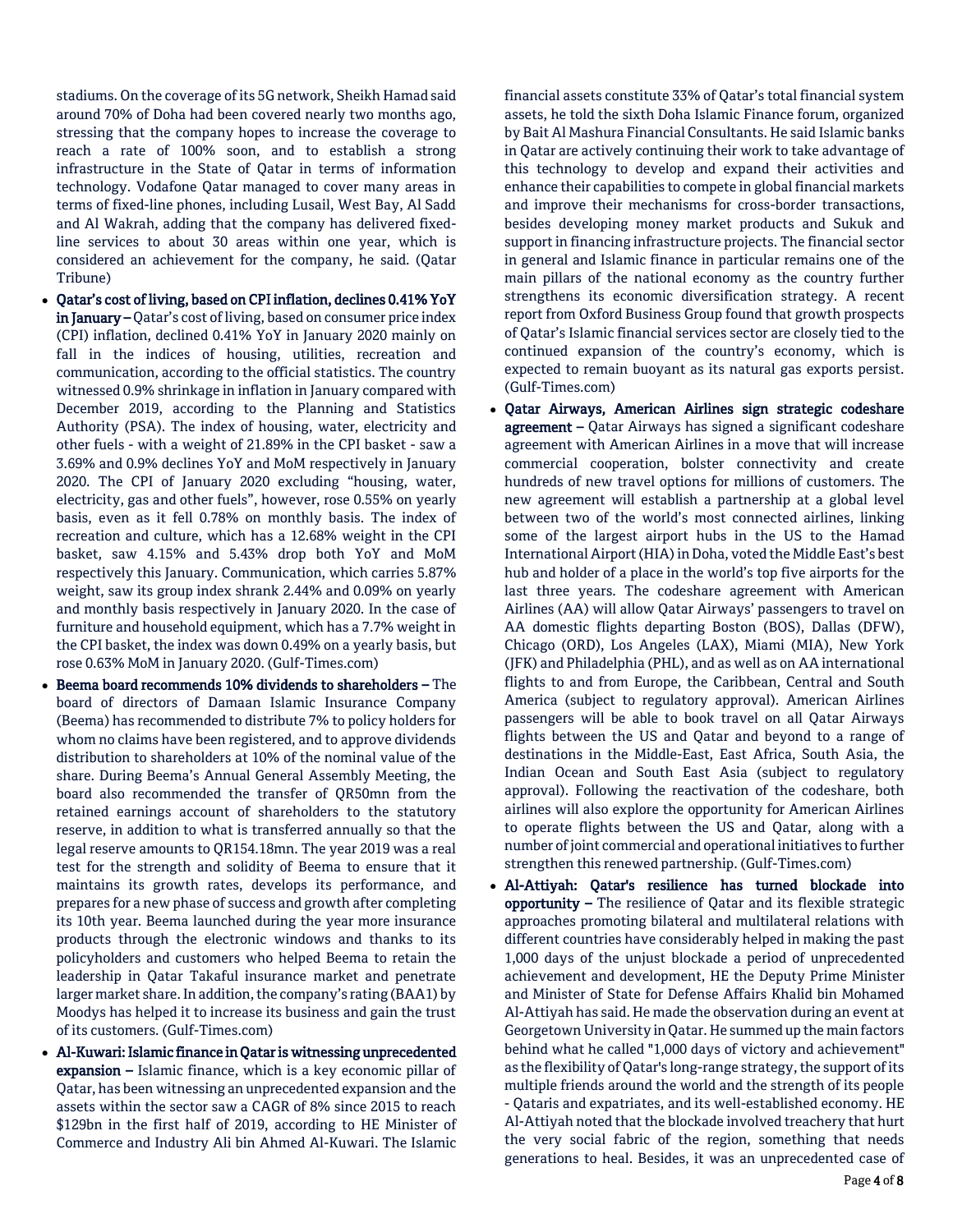aggression that targeted the stability and well-being of the country. (Gulf-Times.com)

 Al-Kaabi holds talks with US Secretary of Treasury in Doha – HE the Minister of State for Energy Affairs Saad bin Sherida Al-Kaabi, held talks in Doha with Steven Mnuchin, US Secretary of the Treasury, who is currently on an official visit to Qatar. Discussion during the talks focused on the various aspects of cooperation between both countries and means to enhance them. During the meeting held in the presence of QCB Deputy Governor and Chairman of the National Anti-Money Laundering and Combating the Financing of Terrorism Committee, Sheikh Mohammed bin Hamad al-Thani, they stressed the importance of the Qatari-US strategic partnership and reviewed the bilateral relations in various financial and banking aspects. (Gulf-Times.com)

## International

- US consumer confidence holds at higher levels despite coronavirus – US consumer confidence edged up in February, suggesting a steady pace of consumer spending that could support the economy despite growing fears over the fastspreading coronavirus, which have roiled financial markets. The Conference Board said its consumer confidence index ticked up to 130.7 this month from a downwardly revised 130.4 in January. Economists polled by Reuters had forecast it edging up to 132.0 in February. The survey made no mention of the coronavirus and economists do not believe that the illness, which has killed more than 2,000 people, mostly in China, and spread to other countries, would hurt consumer confidence. They noted that consumer confidence remained strong even as trade tensions between Washington and Beijing weighed on business sentiment. The Conference Board survey's present situation measure, based on consumers' assessment of current business and labor market conditions, fell to 165.1 this month from 173.9 in January. However, the expectations index increased to 107.8 this month from 101.4 in January. The report follows a survey by data firm IHS Markit showing its flash Composite PMI Output Index, which tracks the US manufacturing and services sectors, contracted to a 76-month low in February. IHS Markit attributed the plunge in the index to below the 50 threshold to the coronavirus outbreak, which it said was hurting the travel and tourism industries as well as disrupting supply chains. Strong consumer confidence suggests the longest economic expansion on record, now in its 11th year, could withstand disruptions from the coronavirus. (Reuters)
- Fed's Kaplan says unclear right now if coronavirus calls for US rate change – Federal Reserve Bank of Dallas President Robert Kaplan said events are still too fluid around the coronavirus outbreak to say the US central bank needs to lower short-term rates, the Wall Street Journal (WSJ) reported. Kaplan said when it comes to central-bank interest-rate policy and the coronavirus, "it's too soon to make a judgment about how it might relate to monetary policy," according to the report. "I still think we are a number of weeks away from being able to make the judgment" whether a rate change is required, the WSJ reported Kaplan as saying. (Reuters)
- Trump says Indian tariffs probably the world's highest The US President, Donald Trump criticized India for its high tariffs, but held out hopes of a trade deal by the end of the year. Trump, who

held talks with Indian leaders during a two-day visit, said the US wanted to be treated fairly and given reciprocal access to its market. "India is probably the highest tariff nation in the world," he said. Ahead of his trip, negotiators from the two countries tried to close differences on tariffs, price controls on medical devices and access to dairy and poultry markets. "If the deal happens with India it will be at the end of this year and if it doesn't happen then we will do something else," Trump said. (Reuters)

- CBI: UK retail sales gauge inches up this month to highest since April – British retail sales crept up in late January and early February, although this was still the best performance since April 2019, a survey showed. The Confederation of British Industry's monthly retail sales gauge rose to +1 in February from zero in January. A Reuter's poll of economists had pointed to a reading of +4. The survey also showed retailers were planning to raise investment in the year ahead for the first time in two years. Although investment from retailers accounts for only a small share of overall business investment, this chimed with comments from Bank of England Chief Economist, Andy Haldane, who said he saw signs of "stirring in the undergrowth" in terms of companies' capital spending plans. (Reuters)
- Falling exports bring German economy to standstill in fourth quarter – Shrinking exports held back German economic activity in the fourth quarter of last year, detailed data showed, confirming that Europe's largest economy was stagnating even before the coronavirus outbreak began. Germany's exportdependent manufacturers are being hit by a slowing world economy and increased business uncertainty linked to tariff disputes and Britain's exit from the European Union (EU). The Federal Statistics Office said exports fell by 0.2% in the fourth quarter from the third, which meant that net trade took off 0.6 percentage points from GDP growth. The trade outlook remains clouded as the coronavirus epidemic is adding another risk, Ifo President Clemens Fuest said. The Ifo index for export expectations fell in February, with car companies among the most pessimistic, Fuest added. Gross investment - which includes construction - rose by 2.9% in the last quarter of the year, adding 0.6 percentage points to growth, the statistics office said. State consumption added 0.1 percentage points to growth while private consumption, which has been a key pillar of support recently, made no contribution. (Reuters)
- China opens fuel export taps as coronavirus slams domestic demand - China has ramped up fuel exports to compensate for losses to domestic demand as it grapples with the coronavirus outbreak, having not been able to prevent a surplus in the world's second-largest oil consumer with cutbacks in its refining output. China's refined oil product exports have surged to well above year-ago levels, according to trade sources and industry analysts, adding to supplies in the rest of Asia, which is also dealing with lackluster demand due to the coronavirus epidemic. China's refined oil product demand is expected to fall 35.7% in the first quarter compared to a year earlier, leading to a surplus of 27.08mn tons in the local market, said the research institute for China National Petroleum Corp (CNPC). The virus outbreak, which originated in the central industrial hub of Wuhan, has killed more than 2,600 in China and led to extensive travel and transportation restrictions. (Reuters)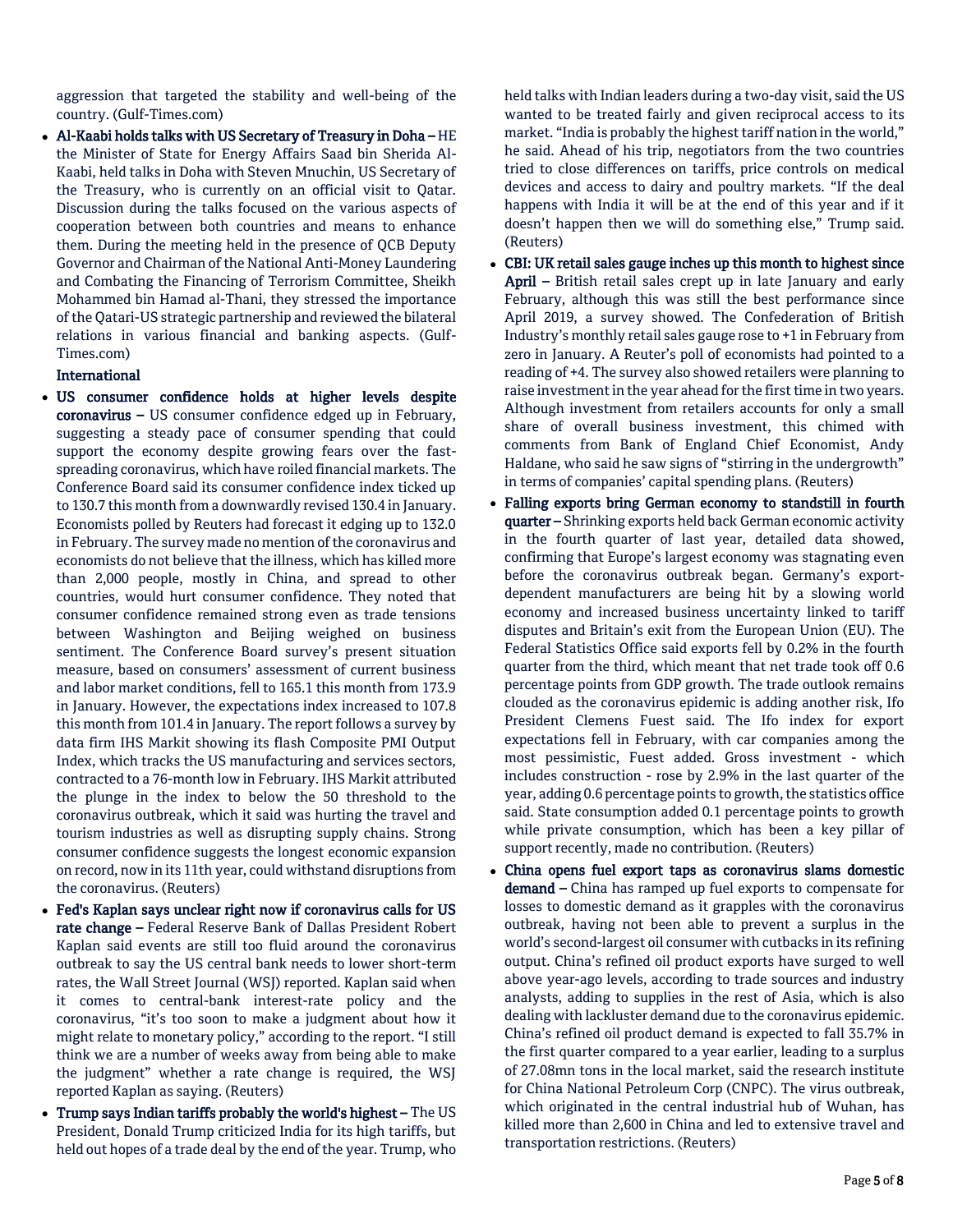# Regional

- GCC countries are leading the world in water desalination GCC countries produce approximately 40% of the total global water desalination and have the highest desalination capacity worldwide at 81%. According to a report by Ventures OnSite, a construction data provider, Saudi Arabia is responsible for about one-fifth of global production and leads the world in the volume of desalinated water it produces which makes up 50% of its water consumed. The Kingdom is the largest desalination market in the world producing around 4mn cubic meters of desalinated water per day, the data showed, and while close to \$80bn is expected to be invested in new projects over the next 10 years in Saudi Arabia. The UAE is developing key desalination projects. The Taweelah plant in Abu Dhabi is expected to have a capacity of 909,200 cubic meters of water per day and will open in 4Q2022. The Jebel Ali plant complex, with a capacity of 150,000 cubic meters of water per day will open in 2Q2020, while Sharjah Electricity and Water Authority (SEWA) is building by 2022 a desalination project with daily 60mn imperial gallons (MIGD) capacity. Oman's desalination market has been expanding by 5% per year, the report stated. It has nine large desalination plants and 47 small ones, all of which supply about 86% of the Oman's potable water. The second edition of the MENA Desalination Projects Conference will take place in Abu Dhabi on March 10 and March 11, 2020. (Zawya)
- Saudi Arabia's ex-Energy Minister appointed as investment Chief – The man sacked as Saudi Arabia's Energy Minister in September has been tapped to head a new investment ministry, in a cabinet reshuffle announced that also created ministries for tourism and sports. Khalid Al-Falih, who previously chaired state oil company Saudi Aramco and oversaw more than half the economy of the world's top oil exporter, was widely seen as having fallen out of favor when he was removed from the energy ministry. Attracting billions of dollars in foreign investment is key to ambitious plans championed by de facto ruler Crown Prince, Mohammed bin Salman to end the economy's dependence on crude exports and open up its long-cloistered society. According to royal orders published in state media, Falih's new ministry replaces the Saudi Arabian General Investment Authority (SAGIA), which had been responsible for issuing investment licenses to foreign companies however, did not control other key regulations. "Falih's return is a small surprise. More important is the upgrade of the General Investment Authority to a full ministry, which underlines the importance of private sector home-grown and foreign direct investment (FDI) for the future of Saudi," a Managing Director at Tellimer, Hasnain Malik said. It was not immediately clear if the restructuring would expand investment entity's authorities. Foreign direct investment (FDI) rose to \$3.50bn in the first nine months of 2019 from \$3.18bn a year earlier, however, still lags behind Riyadh's ambitions. The cornerstone of Prince Mohammed's plans to open the gates of foreign capital was supposed to be the initial public offering (IPO) of Saudi Aramco, however, many global investors steered clear when the oil giant debuted on the Riyadh bourse in December. (Reuters)
- Saudi Aramco injects 800k tons/year of CO2 to enhance oil recovery – Saudi Aramco has injected 800k tons/year of CO2 to enhance oil recovery. Saudi Aramco's CEO, Amin Nasser said at

an event in Riyadh on the company's current use of carbon dioxide to boost oil production. Saudi Aramco is looking to make a map of locations in Saudi Arabia where it could sequester CO2. (Bloomberg)

- OPEC+ will take responsible approach to coronavirus Saudi Arabia's Energy Minister, Prince Abdulaziz bin Salman said he was confident that OPEC and its partner oil-producing nations, the so-called OPEC+ group, would respond responsibly to the spread of the coronavirus. He also said Saudi Arabia and Russia would continue to engage regarding oil policy. "Everything serious requires being attended to," the minister, told reporters at an industry conference in Riyadh. An OPEC+ committee this month recommended the group deepen its output cuts by an additional 600,000 bpd. Saudi Arabia supports the further oil production cut; however, Russia is yet to announce its final position on the matter. The minister said he was still talking with Moscow and that he was confident of Riyadh's partnership with the rest of the OPEC+ group. "We did not run out of ideas, we have not closed our phones. There is always a good way of communicating through conference calls," he said. He added that OPEC+ should not be complacent about the coronavirus. "Everything serious requires attendance," he told reporters. Prince Abdulaziz said he was confident that every member in the OPEC+ group was a responsible and responsive oil producer. (Reuters)
- SAMA issues licensing guidelines for digital-only banks The Saudi Arabian Monetary Authority (SAMA) has issued additional licensing guidelines for digital-only banks in the Kingdom, the regulator stated. Conditions for the digital-only bank include that it should be set up as a locally incorporated joint-stock company and maintain a physical presence in Saudi Arabia. The promoter should also have experience and knowledge in the financial industry and technology-related expertise. While it is not expected to establish physical branches, the regulator may require setting up costumer service centers in some exceptional cases. Other requirements include a clearly articulated business plan that covers the IT infrastructure, the financial projections, the target segment, and the proposed products and services. These guidelines must be considered as additional conditions to be met along with the licensing guidelines for conventional banks, SAMA stated in the detailed report on the licensing criteria for digital-only banks. The Kingdom has launched several initiatives to embrace the digital transformation in the financial services industry, including launching a regulatory sandbox to allow start-ups to test their products and services in an environment with relaxed controls. (Zawya)
- UAE plans for 44% of energy supply to come from renewables The UAE plans to produce 44% of its energy mix from renewable sources, according to UAE's Energy Minister, Suhail Al Mazrouei. The country aims to capture 5mn tons of carbon dioxide by 2030, he said. (Bloomberg)
- Abu Dhabi awards AED2.374bn in infrastructure contracts for Riyadh City South project – Modon Properties and the Abu Dhabi Housing Authority have awarded infrastructure contracts for phases two and five of the Riyadh City South project, worth AED2.374bn, the Emirate of Abu Dhabi's media office stated. The work awarded includes more than 6000 residential plots, a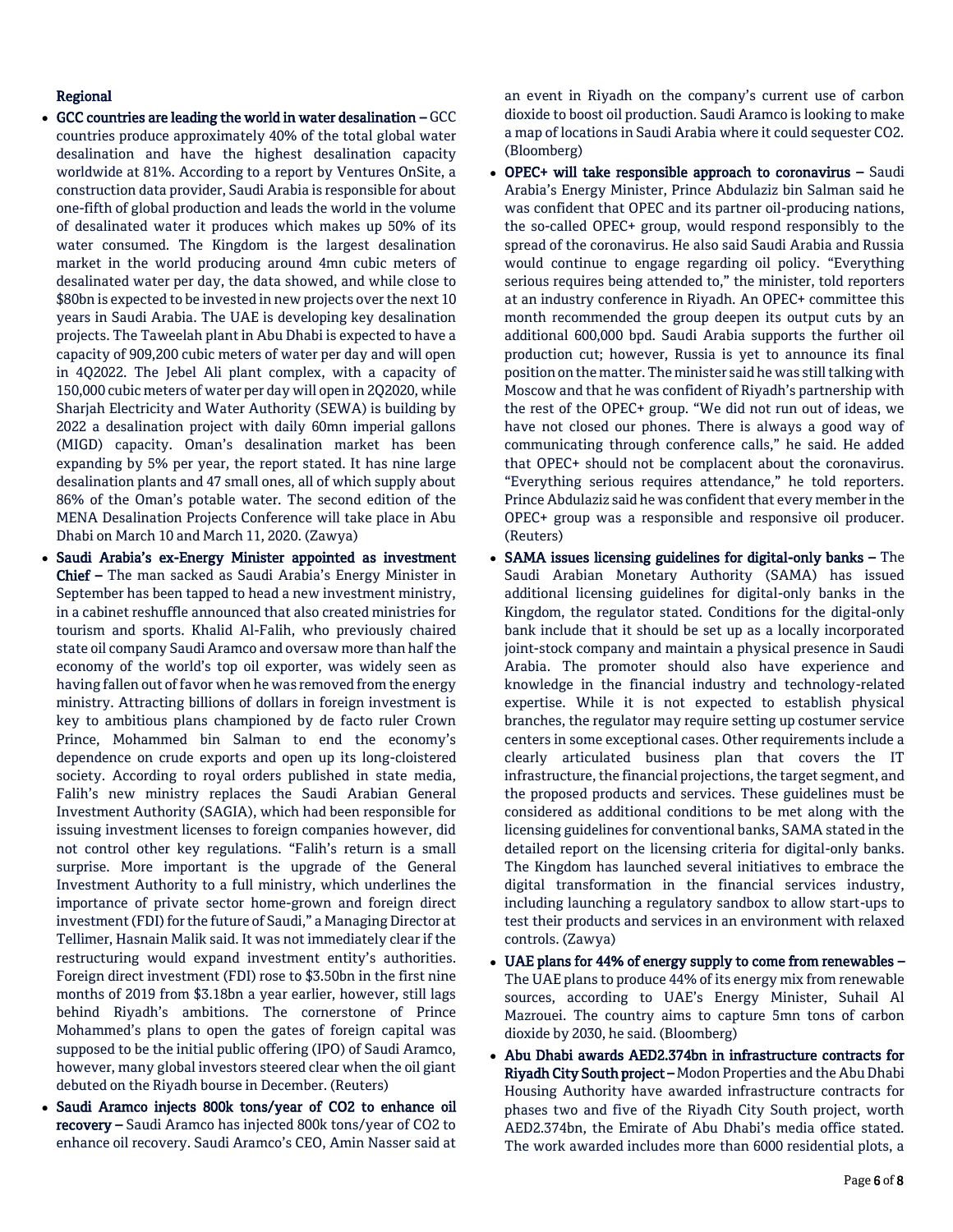university and other buildings for the project located in Abu Dhabi, capital of the UAE. (Reuters)

- NBK Report: Kuwait's inflation may rise to 2% in 2020 –Kuwait's inflation could increase to a moderate level ranging from 1.5% to 2% in 2020. In the fourth quarter of 2019, the country's consumer price index (CPI) eased to 1.5% YoY as compared to 1.7%, according to a report released by the National Bank of Kuwait (NBK). In 2019, inflation edged up to 1.1% from 0.6% in the previous year, in line with NBK's previous predictions. The rise was backed by higher core inflation at 2.4% from 1.9% amid healthy gains in consumer spending and a rapid rise in transportation costs. Despite the increase in food prices over 2019, housing costs continued to decline on an annual basis as a result of continued weakness in rents. (Zawya)
- GFH marks listing of \$300mn Sukuk on Nasdaq Dubai GFH Financial Group (GFH) has marked the listing of the Group's \$300mn Sukuk on the region's international exchange, i.e. Nasdaq Dubai. The Sukuk is a landmark achievement for GFH as it enters the international debt capital markets. The capital raised supports the expansion of Bahrain -based GFH's activities, enhancing the financial position of the Group and funding its next phase of growth. The five -year Sukuk was oversubscribed 2.5 times with a total book size exceeding \$750mn. 53% of the issuance has been allocated to regional investors and 47% to international investors. Fund managers accounted for 61% of the investors and 39% were financial institutions. Chairman of GFH Financial Group, Jassim Alseddiqi said the "listing our Sukuk on a well -regulated and international trading platform like Nasdaq Dubai, will expand GFH's reach and visibility among the global and regional investor community. The overwhelming response received on our Sukuk issuance demonstrates the strong confidence investors have in GFH and its future potential. As we embark on the next phase of our growth, we remain committed to further strengthening our position as a leading regional and international financial group." (Zawya)
- Bahrain's Keypoint Trust raises ownership in GFH to 5% Bahrain's Keypoint Trust has increased its ownership in GFH Financial Group (GFH) to 5.03% of the total paid -up capital. The total number of shares owned by Keypoint Trust in GFH reached 185.354mn shares after raising its stake, according to GFH's disclosure. It is noteworthy to mention that in 2019, GFH's net profits attributable to the shareholders dropped by 29.8% to \$80.1mn from \$114.1mn in 2018. (Zawya)
- BMB's records net loss of \$3,919k in FY2019 Bahrain Middle East Bank (BMB) recorded net loss of \$3,919k in FY2019. Net interest income fell 99.9% YoY to \$16k in FY2019. Total operating income fell 86.7% YoY to \$1,524k in FY2019. Total assets stood at \$20.6mn at the end of December 31, 2019 as compared to \$43.4mn at the end of December 31, 2018, while due to financial institutions stood at \$131.5mn ( -12.7% YoY) at the end of December 31, 2019. Loss per share came in at 0.98 cents in FY2019. (Bahrain Bourse)
- Bahrain sells BHD100mn 364-day bills; bid-cover at 1.69x -Bahrain sold BHD100mn of 364 day bills due on February 25, 2021. Investors offered to buy 1.69 times the amount of securities sold. The bills were sold at a price of 97.476, having a yield of 2.56% and will settle on February 27, 2020. (Bloomberg)